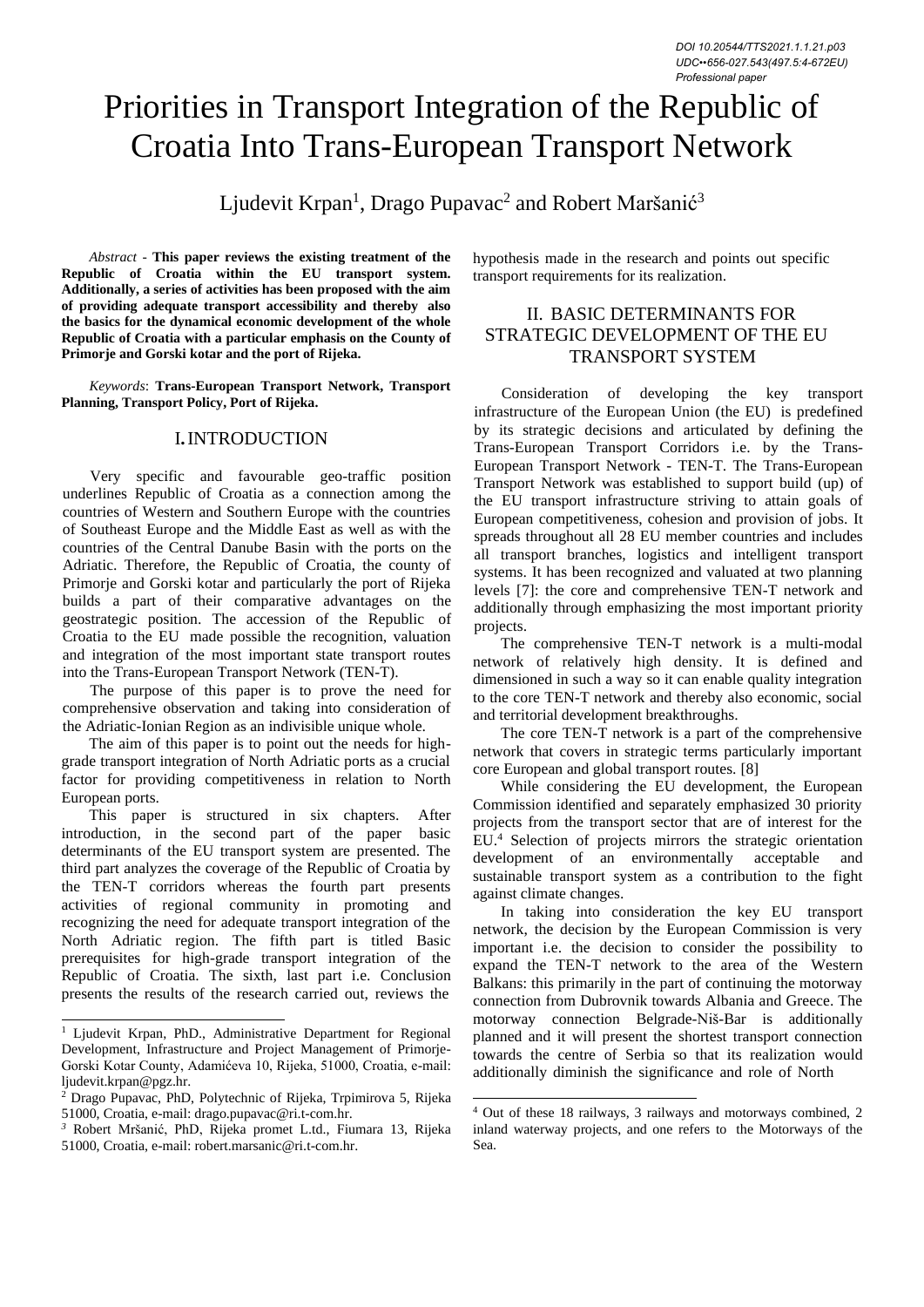Adriatic ports when having in mind possibilities of Bar and Durres ports.

For considering development potentials it is important to take into consideration the fact that the TEN-T comprehensive network is perceived in the horizon until the year 2050, the core TEN-T network in the horizon until the year 2030 and the most significant 30 projects are expected to be carried out until the year 2020 with great EU financial and technical support.

## III. COVERAGE OF THE REPUBLIC OF CROATIA BY TEN-T CORRIDORS

Consideration of development and new circumstances at the EU level stipulated adoption and afterwards amendments and revision of the network of core and comprehensive trans-European corridors on several occasions.

In the area of the Republic of Croatia only two core TEN-T corridors have been recognized, specifically the corridor that refers to transport connection of Rijeka with Hungary (former Vb Pan-European corridor) and the corridor that refers to transport exploitation of the potential of the Danube (former VII Pan-European corridor). Since until then the Republic of Croatia was not traced in the network of TEN-T corridors, as it wasn't an EU member, it can be said that this inclusion is a step forward. Nevertheless, it must be pointed out that a possibility for full transport integration of the Republic of Croatia failed to come as well as a possibility for quality transport connection along the Croatian part of the Adriatic coast by land.

Accordingly, former Pan-European corridors that recognized the need for strengthening the transport axis Ljubljana/(Graz)Maribor-Zagreb-Belgrade-… (known as the Pan-European corridor X and Xa) were not taken into consideration in full, but only the section between Ljubljana and Zagreb was recognized as a link to the branch of the Mediterranean TEN-T corridor.

What completely failed to appear is recognizing the transport axis (corridor) along the Adriatic-Ionian region. This primarily implies the non-existence of strategic connecting of the North Adriatic ports of Venice, Trieste, Koper and Rijeka with adequate mainland infrastructure. In the process, only Rijeka was left isolated. The danger is threatening that North Adriatic ports join up in a way that the role of Ravenna is strengthened with the transport of the port of Rijeka being totally blocked. Moreover, consideration of a transport corridor from North-Adriatic ports (Rijeka, Koper, Trieste and Venice) up to Greek Igoumenitsa fails to appear, which is exceptionally unfavourable both for the Republic of Croatia and other countries of the Adriatic-Ionian region.

Here it's important to recognize the fact that these corridors do not represent only a transport but also an energy axis and emphasize the Republic of Croatia as the hub of whole Southeast Europe. Omitting and neglecting i.e. non-including these in the priority core EU TEN-T network and even on the list of the most important strategic priority projects considerably weakens the geostrategic role of the Republic of Croatia and particularly the County of Primorje and Gorski kotar and the port of Rijeka.

## IV. VALUATION OF THE GEOSTRATEGIC POSITION OF THE PORT OF RIJEKA

The development of transport infrastructure at national and supranational level is of particular interest also for regional development. With the aim of quality valuation of transport and economy significance of the County of Primorje and Gorski kotar within the framework of European regions, a range of dynamic and continuous activities has been carried out. One of the projects having a high rate of economic effect that has been actively promoted is certainly developing the port of Rijeka as the major port of the Republic of Croatia for transport of goods and its accompanying transport route, but also connecting the whole North Adriatic area to the EU transport network. This in the first place implies meeting all requirements for developing port and terminal capacities and the accompanying high-efficiency railway line towards Zagreb and Budapest, but also connection to Italian railway lines from Rijeka to Trieste. In order to provide adequate accessibility, quality roadway connection from Postojna to Rupa is essential, the construction of Rijeka bypass road Permani-Mali Svib and extension to the motorway Mali Svib-Križišće-Žuta Lokva.

The realization of the complete route would open up, apart from the potential of the port of Rijeka and strong upswing in the transport offer in the segment of transport of goods, significant tourism potentials that are brought by connecting to the network of transport infrastructure with a high level of service (high-speed railway line and motorway), particularly in the light of economic potential of Northern Italy. Efforts have been made to promote this and other most significant corridors through regional or, on the other hand, global initiatives and projects.

A larger number of counties at the transport corridor Rijeka – state border with Hungary accessed the CETC (Central Europe Transport Corridor) initiative (that has grown into the European Grouping of Territorial CooperationEGTC-CETC), whose aim is the need for transport and energy connection of the Baltic Sea and the Adriatic Sea i.e. connecting the Szczecin port with Rijeka. This initiative has been supported by the Ministry of the Sea, Transport and Infrastructure. Alongside the aforementioned initiative, the Baltic – Adriatic initiative was active, whose aim was to connect ports of Gdansk/Gdynia and Trieste/Koper. On the grounds of the adopted current TEN-T network it is evident that exactly this initiative, supported by respective national governments, has prevailed and nominated the Baltic – Adriatic corridor for the network of the TEN-T corridor. Ports of Szczecin and Rijeka have been additionally nominated, in relation to the suggestion of the aforementioned initiative, however without quality integration with other ports in their respective maritime basins. By doing so, their geostrategic significance is being substantially decreased at their respective ends of the corridor (scheme 1).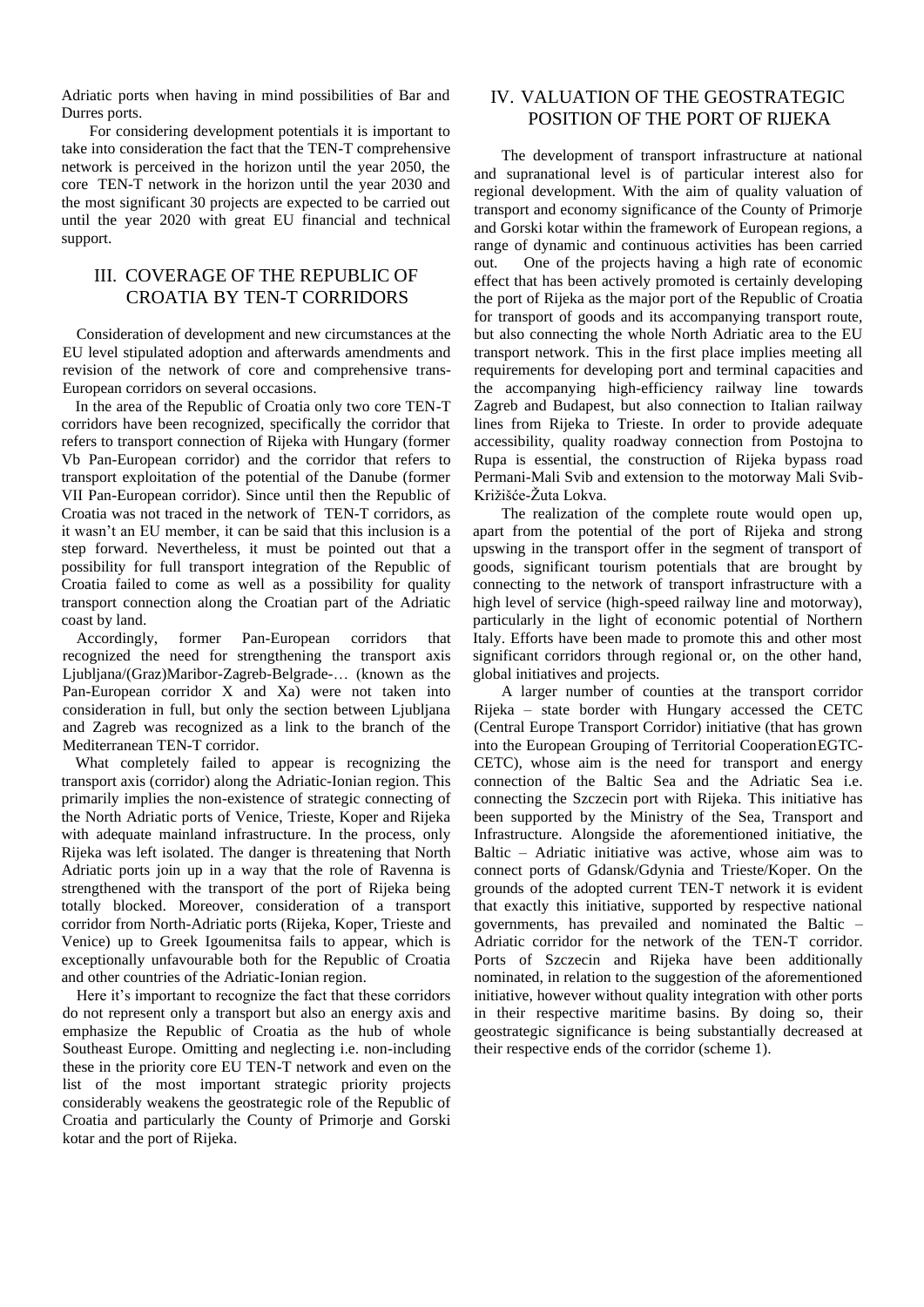

Scheme 1. Network of TEN-T corridors complemented by the Adriatic-Ionian Corridor (Source: prepared by the authors)

Through activities of the Adriatic-Ionian Euroregion, the county of Primorje and Gorski kotar that presides over the Workgroup for Transport and Infrastructure, underlines and problematizes these significant strategic deficiencies. Taking part in a series of macro-regional, transnational and cross-border projects emphasized and proved the need for the complete integration of the North Adriatic ports system and securing adequate accessibility.

## V. BASIC PREREQUISITES FOR HIGH-GRADE TRANSPORT INTEGRATION OF THE REPUBLIC OF CROATIA

The EU TEN-T network is subject to continuous expanding with the aim of improving life standard quality i.e. bringing intended economy policies into being. It is up to the Republic of Croatia to insist on nominating new priority TEN-T corridors and projects. This is particularly important due to the possibility of including strategic projects of the Republic of Croatia such as developing the port of Rijeka or building a high-efficiency railway line from Zagreb to Rijeka and Trieste with the aim of connecting to the EU railway network, but also inaugurating the Adriatic-Ionian corridor in the network of strategic European transport and energy corridors.

Current initiatives and suggestions to include the Republic of Croatia in the TEN-T Baltic-Adriatic corridors are for sure an important step towards providing adequate accessibility and thereby competitiveness in the Republic of Croatia. The development of a strong energy axis, in the form of connecting the existent LNG terminal in Świnoujście directly next to Szczecin and future LNG terminal in Omišalj on the island of Krk as well as the construction of main gas pipeline routes additionally increase energy stability of whole Eastern Europe.

One of the criteria that's being analyzed is the construction need with regard to complementary infrastructure, but also interests of other EU member states.

Without formal inclusion of the Republic of Croatia in the Baltic-Adriatic corridor, the position of the Republic of Croatia in the international transport network would not improve significantly, whereas the financing possibilities and even the construction of transport infrastructure would remain at the same level. For this reason, along with accepting the declarative need for the inclusion in the Baltic-Adriatic corridor, it is necessary to clearly articulate to what this refers i.e. to request that it implies transport connection from the direction of Vienna and Budapest, Maribor, Ljubljana towards Zagreb and Rijeka i.e. from the direction of Koper (Divača/Postojna) towards the port of Rijeka.

Except for the aforementioned, new political, legal and international conditions emphasize development of a new Adriatic longitudinal transport route as necessary, which is defined by the Strategy and Program for Spatial Planning of the Republic of Croatia and the Strategy of Transport Development of the Republic of Croatia. The construction of appropriate road and railway infrastructure and affirmation of maritime transport in this corridor would create a possibility for diverse littoralisation of economic and other activities. The route would present a new connecting corridor of West and Central Europe to its South-East. Such a transport corridor would certainly attract international transit flows of passengers and goods and particularly tourist ones. Transport valuation of the Adriatic-Ionian route solves a part of the problem of regional development of the Republic of Croatia whereby the impacts on demographic migrations of population would not be irrelevant.

For the Republic of Croatia and particularly for the County of Primorje and Gorski kotar, crucial projects that should be nominated and accepted at the EU level as priority TEN-T projects are:

- Connecting North Adriatic ports with adequate railway network of high-level of transport service,
- Finalisation of the missing part of motorways in the Republic of Slovenia from Pivka/Rasopasno to Rupa but also from Koper to Umag and to the conjunction to the Istrian ipsilon,
- Construction of the motorway Mali Svib-Križišće-Žuta Lokva,
- Planning the construction of Rijeka bypass Veprinac-Permani-Mali Svib,
- Planning of port capacities extension to the island of Krk and adequate connecting transport infrastructure by land (including a new road/railway bridge),
- Upgrading the second railway track of the railway line through the city of Rijeka,
- Preparation and construction of a new high-efficiency railway line towards Zagreb and Hungarian border and other.

In the process, it is to bear in mind that, when nominating and negotiating on the implementation of single projects, the EU considers already established and nominated projects (like priority project 6 railway line (…)-Divača-Ljubljana-Budapest-(…) and does not allow emphasizing and competing and even calling into question the already realized project by a new project. In our case this might refer to the construction of a high-efficiency railway line Rijeka-Zagreb-Budapest. In